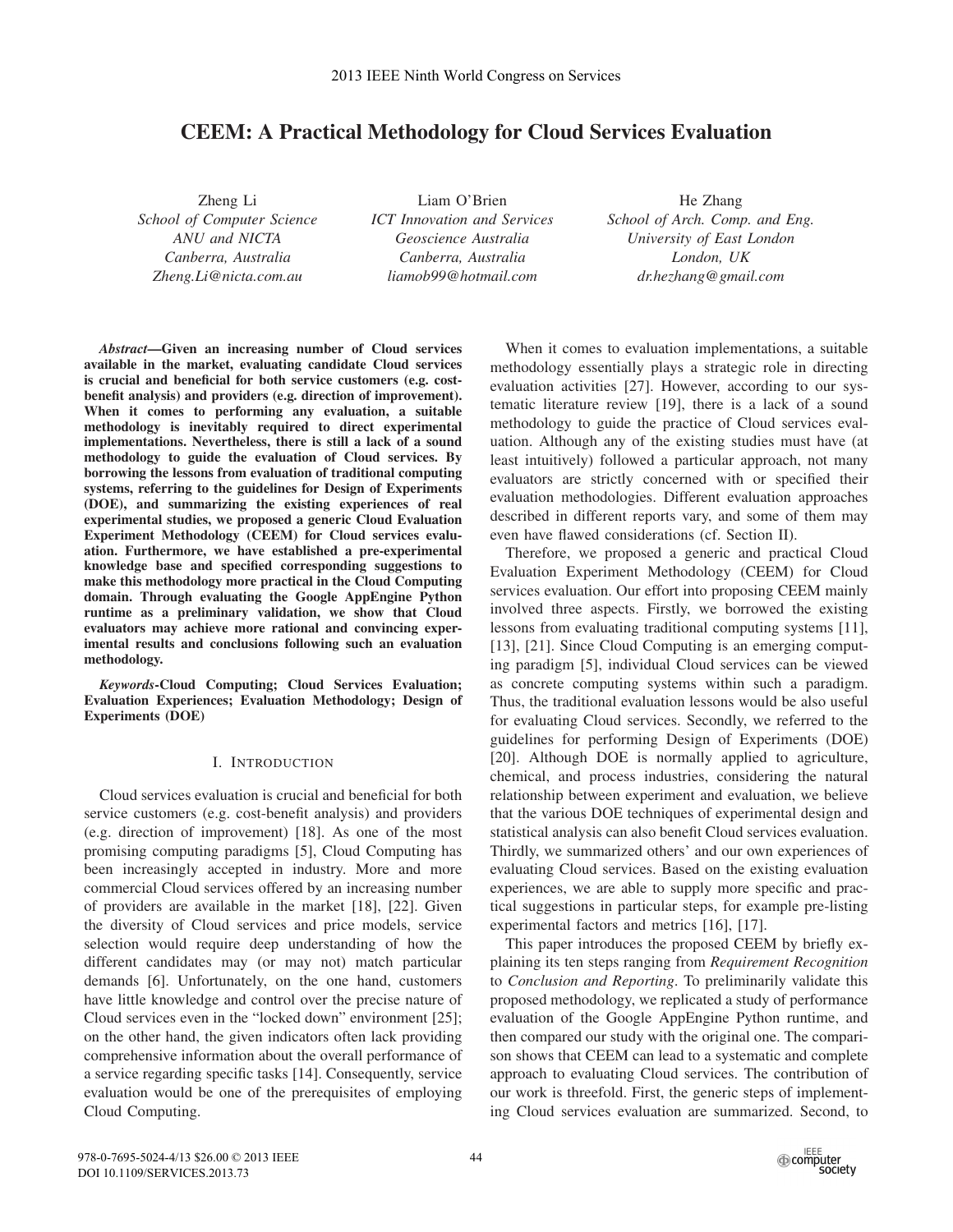the best of our knowledge, this is the first time DOE has been used in Cloud services evaluation. Third, by putting a series of efforts on gathering evaluation experiences, we finally make this proposed evaluation methodology more practical.

The remainder of this paper is organized as follows. Section II summarizes the existing work related to methodologies for Cloud services evaluation. Section III specifies the evaluation activities involved in CEEM one by one. A real case of evaluating Google AppEngine is replicated and compared with the original study in Section IV to preliminarily validate the proposed CEEM. Conclusions and some future work are discussed in Section V.

## II. RELATED WORK

It has been recognized that Cloud services evaluation belongs to the field of experimental computer science [27], which requires suitable evaluation methodology as a strategic role in directing experimental studies [3]. An evaluation methodology instructs complete evaluation implementations that may cover various aspects, for instance workload selection, experimental design, and result analysis [3]. Therefore, a concrete methodology adopted in Cloud services evaluation should have distinguished between detailed steps [18], [24], [28]. In particular, the study [27] extended the ASTAR method [26] and specifically suggested a five-step methodology (*Identify benchmark*, *Identify configuration*, *Run tests*, *Analyze*, and *Recommend*) for evaluating Cloud services. A more detailed evaluation methodology was specified in [14], which used the business process modeling notation to describe the general steps of developing, executing, and evaluating a Cloud benchmark suite.

However, according to our systematic literature review [19], most evaluators did not strictly define or specify their evaluation steps, not to mention using a sound methodology to guide Cloud services evaluation. Although the existing evaluation implementations must have followed particular approaches, different approaches described in different evaluation reports vary, and even with flawed considerations. For example, evaluation methodology has been treated as experimental setup and/or preparation of experimental environment [7]; some authors only focused on metrics [10], while some others only highlighted benchmarks [2] when specifying their evaluation approach; and an inappropriate concern was to separate evaluation metrics and experimental implementation from the corresponding methodology [12]. Furthermore, even in the studies with concrete Cloud services evaluation methodologies [14], [27], some important steps like the selection of metrics and experimental factors were missed out.

## III. CEEM: THE METHODOLOGY FOR CLOUD SERVICES EVALUATION

As mentioned previously, by borrowing the lessons from evaluating traditional computing systems, referring to the

- 1) Requirement Recognition: Recognize the problem, and state the purpose of a proposed evaluation.
- 2) Service Feature Identification: Identify Cloud services and their features to be evaluated.
- 3) Metrics and Benchmarks Listing: List all the metrics and benchmarks that may be used for the proposed evaluation.
- 4) Metrics and Benchmarks Selection: Select suitable metrics and benchmarks for the proposed evaluation.
- 5) Experimental Factors Listing: List all the factors that may be involved in the evaluation experiments.
- 6) Experimental Factors Selection: Select limited factors to study, and also choose levels/ranges of these factors.
- 7) Experimental Design: Design experiments based on the above work. Pilot experiments may also be done in advance to facilitate the experimental design.
- 8) Experimental Implementation: Prepare experimental environment and perform the designed experiments.
- Experimental Analysis: Statistically analyze and interpret the experimental results.
- 10) Conclusion and Reporting: Draw conclusions and report the overall evaluation procudure and results.

Figure 1. The Cloud Evaluation Experiment Methodology (CEEM) for Cloud services evaluation.

guidelines for conducting DOE, and summarizing the existing experiences of evaluating Cloud services, we proposed a ten-step methodology for Cloud services evaluation, as illustrated in Figure 1. Note that here we only concern ourselves with experiment as the evaluation technique rather than other techniques like simulation or modeling. The individual evaluation steps are briefly explained in the following subsections.

#### *A. Requirement Recognition*

The recognition of an evaluation requirement is not only to understand a problem related to Cloud service evaluation, but also to achieve a clear statement of the evaluation purpose, which is an obvious while nontrivial task [20]. A clearly understood evaluation requirement can facilitate driving the remaining steps properly in an implementation of Cloud services evaluation. To help recognize a requirement, it has been suggested to prepare a set of specific questions to be addressed by potential evaluation experiments [20]. Moreover, it is normally helpful to replace one comprehensive question with a list of separated and easily answerable questions, so that we can conveniently define specific evaluation objectives, and then employ the strategy of sequential experiments to satisfy the overall evaluation requirement.

#### *B. Service Feature Identification*

Given the recognized evaluation requirement, evaluators can identify the relevant Cloud services and their features to be evaluated. Although it is hard to outline the scope of Cloud Computing [29], and various Cloud services are increasingly available in the market [18], it is still possible to list a suite of general service features in advance. By exploring the existing practices of Cloud services evaluation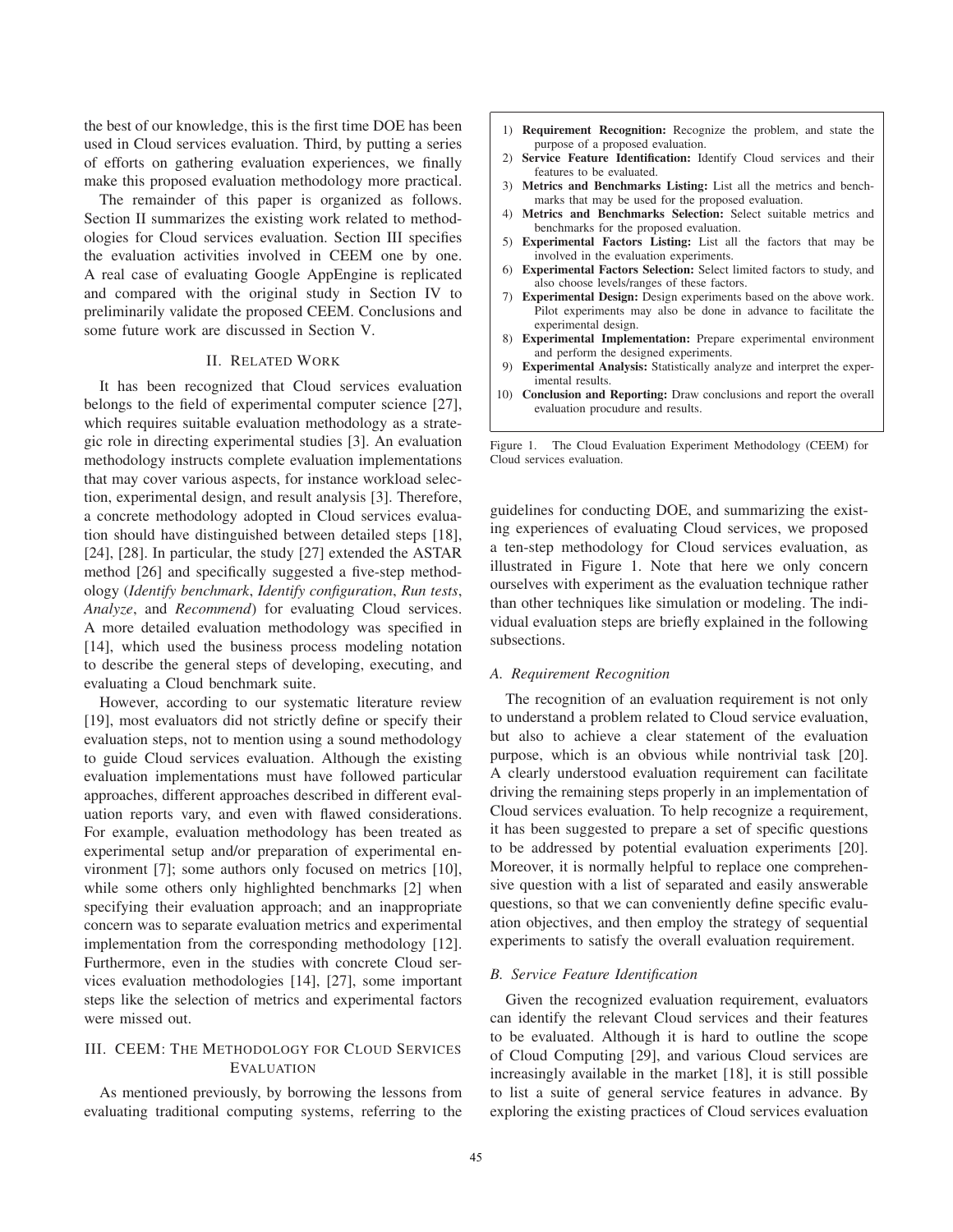[19], we show that three service features have been mainly of concern, namely Performance, Economics, and Security. In particular, the elements of the Performance feature can be divided into *Physical Properties* and *Capacities* [15], while the Economics feature covers *Cost* and *Elasticity* of using Cloud services. Although the Security feature has not been well evaluated yet [19], it may comprise numerous security concerns ranging from access control to prosecution [4], [8]. Thus, in most cases, we may conveniently identify relevant service features in the general feature list.

## *C. Metrics and Benchmarks Listing*

It is natural that the choice of right metrics depends on the identified Cloud service features to be evaluated [11]. However, one service feature may be measured by different metrics with different benchmarks [17], and the selection of particular metrics and benchmarks may also have other constraints or tradeoffs (cf. Subsection III-D). To facilitate the metric/benchmark selection, it is helpful to first list all the candidate metrics and benchmarks for a proposed Cloud services evaluation. By using different Cloud service features as the retrieval keys, we have established a lookup capability for metrics and benchmarks when evaluating Cloud services [17].

# *D. Metrics and Benchmarks Selection*

According to the rich research in the evaluation of traditional computer systems, the selection of metrics plays an essential role in evaluation implementations [21]. Furthermore, a suitable metric would play a *Response Variable* role [20] in applying DOE to Cloud services evaluation. Although traditional evaluation lessons treat metrics selection as one of the prerequisites of benchmark selection [11], we found that there were always tradeoffs between metrics and benchmarks selection when evaluating Cloud services. For example, only two metrics (*Benchmark Runtime* and *Benchmark FLOP Rate*) are available to respectively measure computation latency and transaction speed if adopting NAS Parallel Benchmarks to evaluate Cloud services [1]. Therefore, we suggest that metrics and benchmarks could be determined together within one step.

## *E. Experimental Factors Listing*

Before evaluating a Cloud service feature, knowing all factors (also called parameters or variables) that affect the service feature is a tedious but necessary task [13]. Although listing a complete scope of experimental factors may not be easily achieved, at all times evaluators should keep the factor list as comprehensive as possible, for further analysis and decision making about the factor selection and data collection [11]. Similar to the effort described in Subsection III-C, we have proposed a framework to capture the stateof-the-practice of experimental factors that people currently take into account when evaluating Cloud services [16]. This factor framework can in turn help facilitate identifying suitable factors for designing evaluation experiments. Moreover, the factor framework offers a concrete and rational base for further discussion and factor listing by expert judgements.

## *F. Experimental Factors Selection*

When applying DOE techniques, the determination of factors and their levels/ranges is the prerequisite of factor-based experimental design [20]. For an evaluation experiment, it is better to start with limited design factors distinguished from nuisance ones and those that are not of interest, and the factors that are expected to have high impacts should be preferably selected [11]. As mentioned above, we may refer to the existing evaluation experiences (the proposed factor framework [16]) to quickly lookup and identify design factors. Note that we suggest using the factor framework to supplement, but not replace, the expert judgement for experimental factor selection, which would be particularly helpful for Cloud services evaluation when there is a lack of experts.

#### *G. Experimental Design*

Given the selected input-process variables (experimental factors) and output-process responses (metrics), we can design Cloud service evaluation experiments by using suitable DOE techniques. In particular, three basic principles, namely Randomization, Replication, and Blocking [20], should be taken into account no matter what DOE technique is employed. Moreover, a small scale of pilot experiments can often benefit the relevant experimental design. For example, the trial runs of an evaluation experiment may help evaluators get familiar with the experimental environment, optimize the experimental sequence, and even decide the sample size – number of replicates (cf. the demonstration in Section IV).

#### *H. Experimental Implementation*

Implementing an experiment is to carry out a series of experimental actions ranging from preparing environment to running benchmarks. Since any error in the experimental procedure may spoil the validity of the experimental results, the implementation process should be monitored carefully to ensure every step of the experiments follows the design [20]. Note that we regard pilot experimental runs as the activities in *Experimental Design* instead of in this stage.

#### *I. Experimental Analysis*

In DOE, statistical methods are strongly suggested for experimental analysis [20]. Although such methods do not directly prove any factor's effect, the statistical analysis adds objectivity to drawing evaluation conclusions and potential decision-making process. Moreover, it has been particularly pointed out that visualizing experimental results by using various graphical tools may significantly facilitate data analysis and interpretation. According to our own experiences,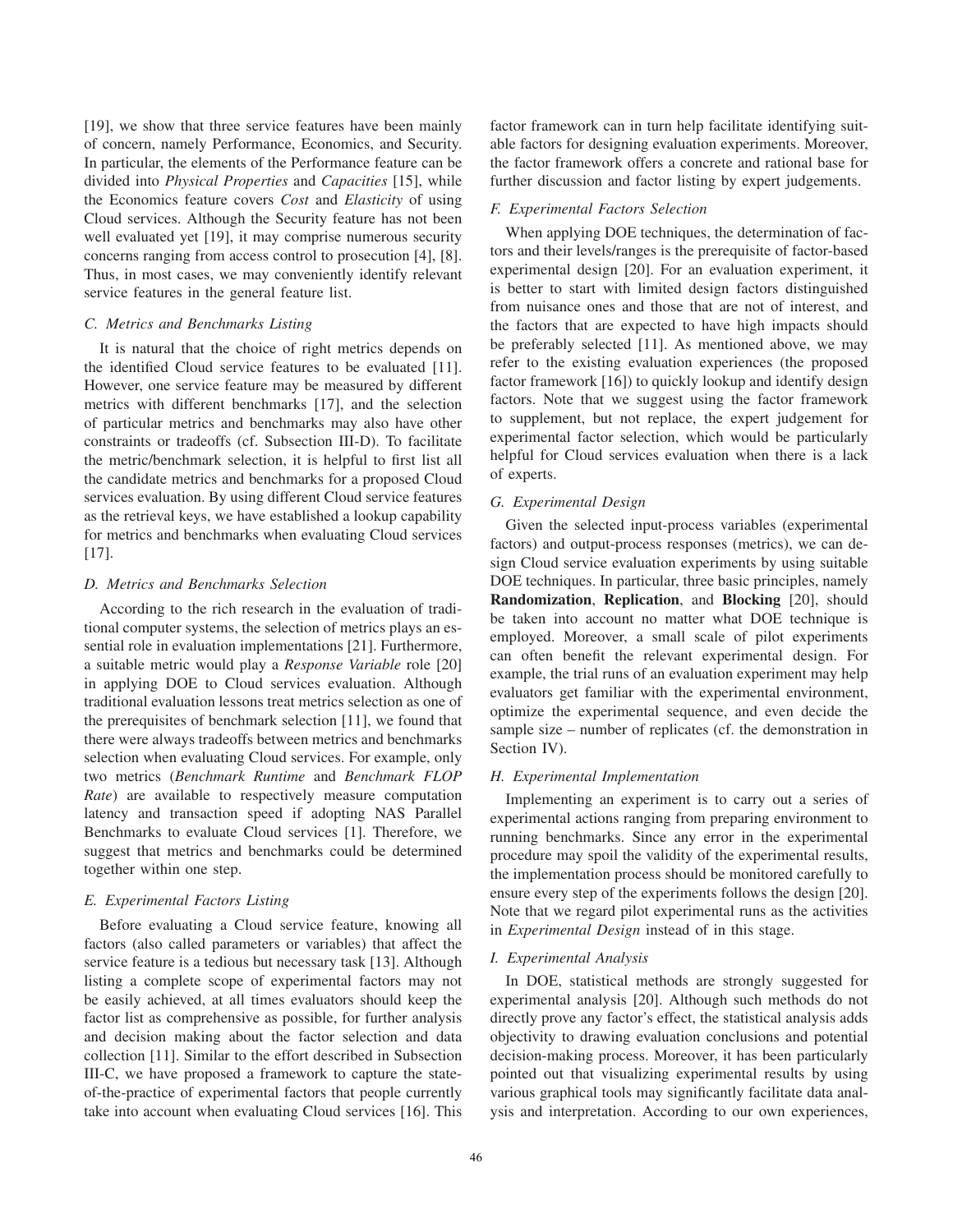in addition to those statistical techniques, we found that machine learning techniques like mining association rules are also useful for experimental analysis in some circumstances, for example the evaluation results involving many experimental factors.

## *J. Conclusion and Reporting*

Drawing practical conclusions is significant after analyzing the experimental results [20]. In addition, it is worth paying more attention to reporting the whole Cloud services evaluation work. In fact, not only conclusions but also complete evaluation reports would be vital for other people to learn from or replicate/confirm previous evaluation practices. However, the quality of the existing Cloud services evaluation reports varies [19], which implies that there is also a lack of evaluation reporting guidelines. Therefore, we first suggest using these ten evaluation steps as a natural documentation structure. The validation work described in Section IV can be viewed as a sample of such a case. Considering the close relationship between Cloud services evaluation and experimental computer science [27], moreover, we can adapt the well-proposed structure for reporting generic experiments or case studies [23] to reporting Cloud services evaluation studies. The adaption suggestions are out of the scope of this paper, and they will be elaborated in our future work.

#### IV. PRELIMINARY VALIDATION

To preliminarily validate CEEM, we decided to replicate a straightforward study of evaluating Google AppEngine service [9], and then compare our practice with the original one. Here we report the detailed evaluation activities.

*1) Requirement Recognition:*

The overall objective of the original study is to evaluate the computation performance of the Google AppEngine Python runtime. We correspondingly started with three specific questions for the evaluation requirement recognition, as listed below.

- How fast does Google AppEngine run a particular computation task in the Python runtime environment?
- How variable is the computation performance of Google AppEngine during a particular period of time?
- Can we expect a stable mean of the computation performance of Google AppEngine at different time?

Given the recognized evaluation requirement, we tried to simulate the original study in the pre-experimental-design steps (Step *2)* to *6)* in Figure 1), to make two studies comparable as much as possible.

#### *2) Service Feature Identification:*

It is clear that the service feature to be evaluated in this case is performance. When it comes to the performance evaluation of Cloud services, our previous taxonomy work [15] can be used to facilitate exploring available performance



Figure 2. Performance properties for Cloud services evaluation (cf. [15]).

properties. Following the original study, we directly identified the combination of the related performance properties as *Computation Latency* and also *Variability of Computation Latency*, as shown in Figure 2.

*3) Metrics and Benchmarks Listing:*

Candidate metrics and benchmarks can be conveniently listed by looking up a metrics catalogue [17], and the retrieval key is the pre-identified service feature. In this case, *Computation Latency* brings the only metric *Benchmark Runtime* and a set of benchmarks ranging from *Compiling Linux Kernel* to *NAS Parallel Benchmarks (NPB)*.

*4) Metrics and Benchmarks Selection:*

Naturally, we chose the metric *Benchmark Runtime* to measure the service feature *Computation Latency*. With regard to the benchmark, we decided to code a Python program to recursively calculate the 27th Fibonacci number. The function of Fibonacci calculation is shown below.

```
def fibo(n):
if 1==n or 2==n:
    return 1
else:
    return fibo(n-1) + fibo(n-2)
```
### *5) Experimental Factors Listing:*

As explained in Subsection III-E, here we directly employed the experimental factor framework [16] to screen experimental factors. In large-scale cases of Cloud services evaluation, expert judgement may further be included to discuss candidate experimental factors.

*6) Experimental Factors Selection:*

Based on the experimental factor framework, we identified the only factor concerned in the original evaluation work, namely *Timing* (cf. Figure 3). As mentioned previously, although there are other potentially useful factors like *Workload Size*, we deliberately ignored them to make our study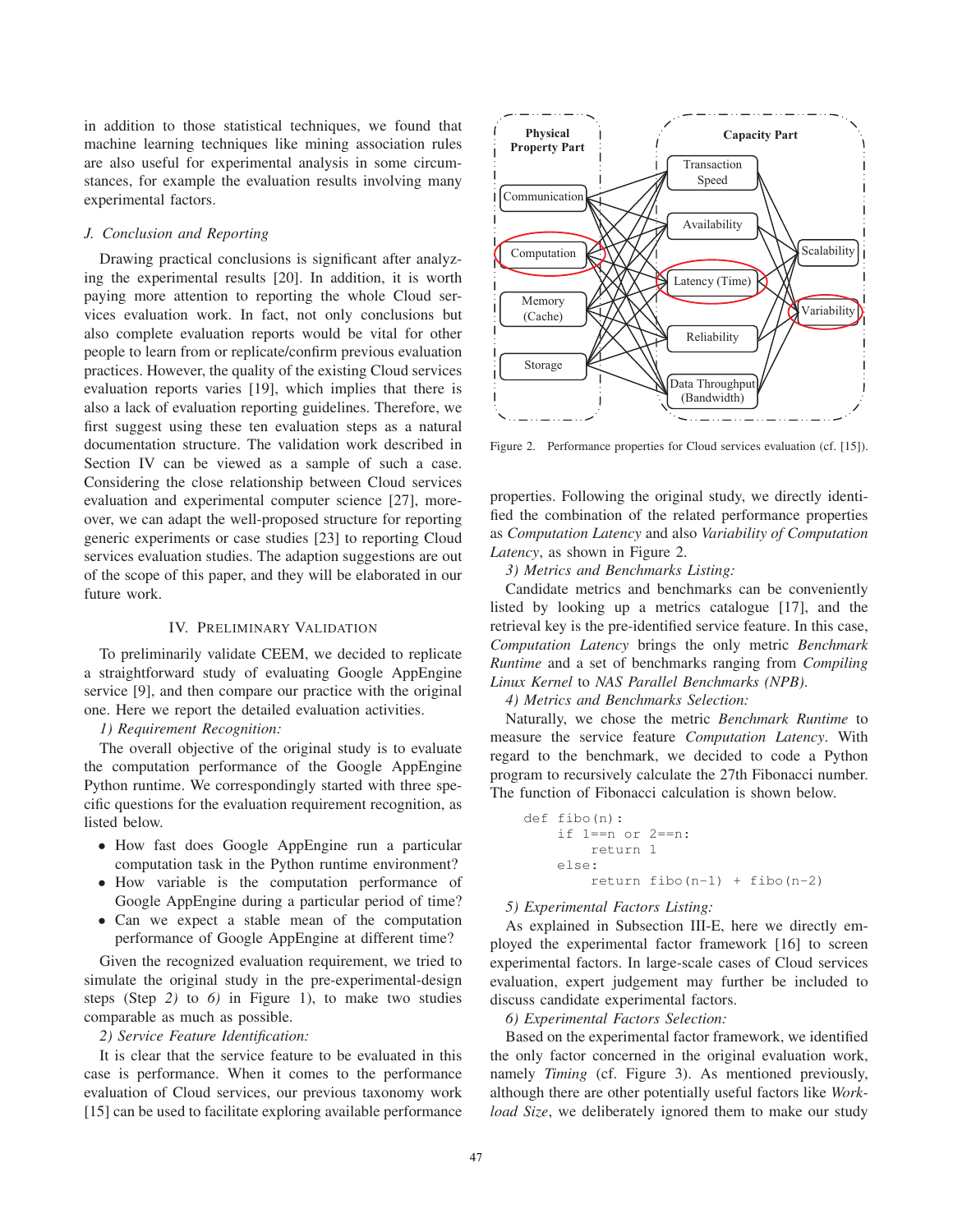

Figure 3. Experimental factor framework for applying DOE to Cloud services evaluation (cf. [16]).

comparable with the original one. Note that the metric *Benchmark Runtime* was also located as the response variable in the experimental factor framework [16] for applying DOE.

## *7) Experimental Design:*

Recall that one of the evaluation questions requires observing Google AppEngine runtime for a period of time. There would be far more than two levels of the factor *Timing*. Therefore, in Step *7)* of the evaluation methodology, we naturally employed the technique of single-factor experimental design for variance analysis [20]. To simplify the demonstration of the preliminary validation, we decided to choose seven consecutive days as the experimental period. In other words, we treated different dates as different levels of the factor *Timing*. Thus, the third evaluation question can be viewed as testing the equality of seven computation performance means, as formally hypothesized in Equation (1), where  $\mu_i$  refers to the Fibonacci calculation mean in the ith day.

$$
H_0: \mu_1 = \mu_2 = \dots = \mu_7
$$
  
\n
$$
H_1: \mu_i \neq \mu_j \quad \text{for at least one pair } (i, j) \tag{1}
$$
  
\n
$$
(i \neq j \text{ and } i, j = 1, 2, \dots 7).
$$

Since determining sample size is critical in any experimental design problem [20], we performed a set of random and pilot Fibonacci calculations within Google AppEngine to estimate its performance standard deviation, and then used the Operating Characteristic (OC) Curves [20] to find a suitable number of replicates for everyday. To save space, here we do not specify the background knowledge and the detailed determining process. Our final decision was to run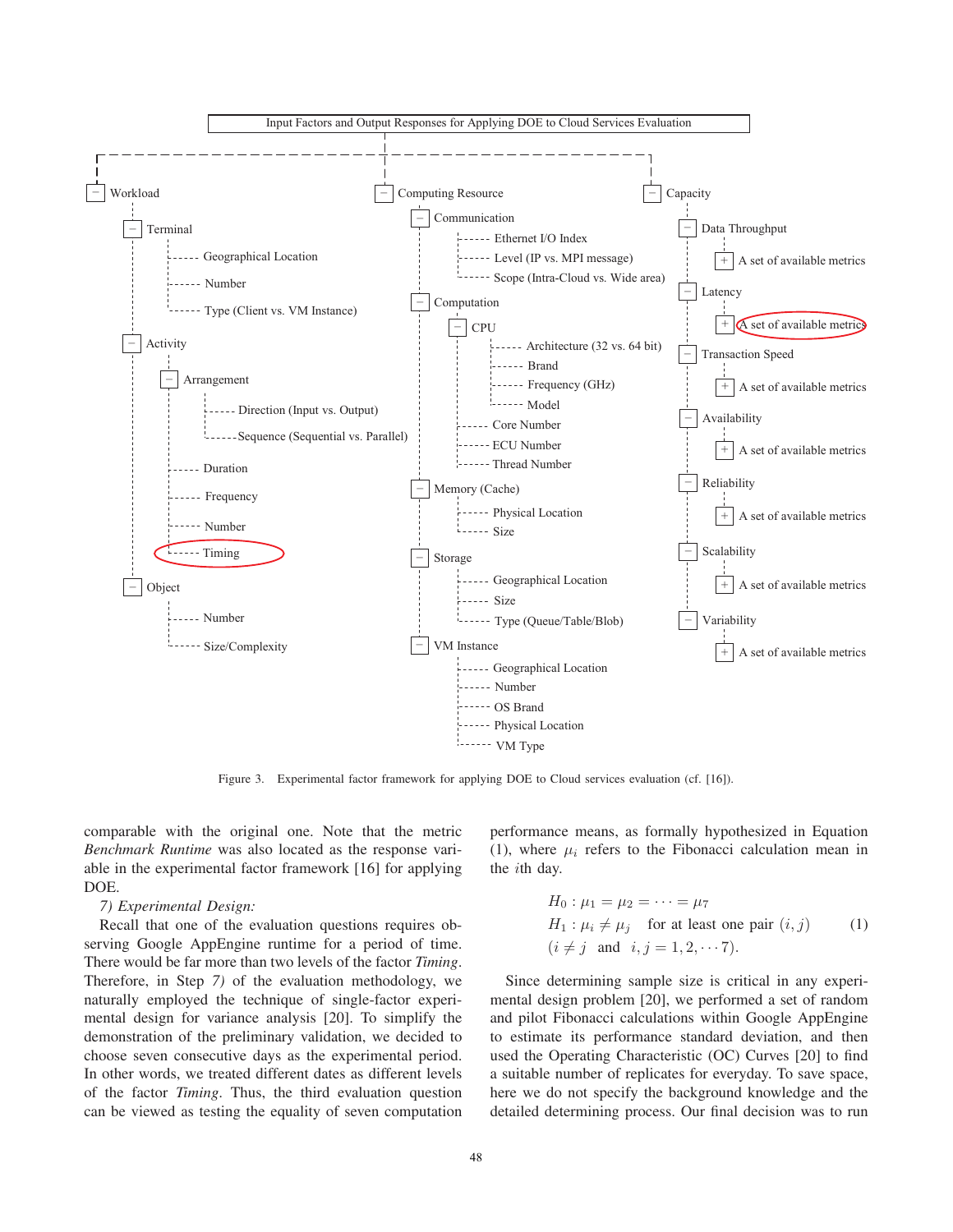Table I EXPERIMENTAL RESULT OF THE 27TH FIBONACCI CALCULATION WITHIN GOOGLE APPENGINE PYTHON RUNTIME

| Date         | Average  | <b>Minimum</b> | <b>Maximum</b> | <b>Standard Deviation</b> |
|--------------|----------|----------------|----------------|---------------------------|
| Sept. 1      | 197.97ms | 152.36ms       | 329.62ms       | 35.07ms                   |
| Sept. 2      | 194.65ms | 151.65ms       | 311.38ms       | 30.43ms                   |
| Sept. 3      | 197.83ms | $150.57$ ms    | 308.64ms       | 28.81ms                   |
| Sept. 4      | 199.95ms | 151.13ms       | 329.29ms       | 34.82ms                   |
| Sept. 5      | 208.44ms | 155.14ms       | 318.45ms       | 38.38ms                   |
| Sept. 6      | 226.39ms | 153.91ms       | 313.66ms       | 45.48ms                   |
| Sept. 7      | 220.79ms | 148.15ms       | 366.49ms       | 44.18ms                   |
| <b>Total</b> | 206.58ms | 148.15ms       | 366.49ms       | 38.84ms                   |



Figure 4. Google AppEngine computation performance during seven days.

123 replicates per day (or replicate once per 720 seconds) to satisfy a target power of at least 0.9.

*8) Experimental Implementation:*

Given the experimental design, the evaluation experiments were correspondingly deployed and implemented. Several typical indices of the experimental result are shown in Table I, which can be used to initially answer the first two evaluation questions.<sup>1</sup> Following the suggestions in Step 9) of the evaluation methodology, we further visualized the experimental result to better answer those questions and also facilitate experimental analysis, as shown in Figure. 4. It can then be intuitively found that Google AppEngine takes  $200 \pm 50$  in general to calculate the 27th Fibonacci number. To be more specific, we used Boxplot (cf. Figure. 5) to scale different quartiles of the runtime data. Note that the crosses in Figure. 5 indicate the outlier observations falling out of the 1.5 interquartile range (IQR). It is clearer that the computation performance peak of Google AppEngine is relatively stable (around 150ms for the 27th Fibonacci calculation) everyday, while the worst-case calculation time varies largely without considering the outliers.

#### *9) Experimental Analysis:*

However, it is still uncertain whether or not we can expect

<sup>1</sup>The specific experimental result can be found online: http://evaluationexperiments.appspot.com



Figure 5. Google AppEngine computation performance shown in boxplot.

a stable mean of the computation performance of Google AppEngine, although the positive answer is suspicious due to the fluctuation in the last two days' experimental data. Recall that this evaluation question equals to the hypothesis testing of Equation (1). We employed Tukey's Test [20] to perform all pair-wise mean comparisons, as shown in Figure 6. It can be seen that the seven days' Fibonacci calculation means are divided into three groups, which statistically confirms that it is impossible to achieve a stable performance when using Google AppEngine at different period of time. However, interestingly, Group B can be viewed as a linkage between Group A and C. We thus claim that, although not absolutely stable, the performance mean of Google AppEngine may fluctuate mildly.

## *10) Conclusion and Reporting:*

As the last step of evaluation activities, the conclusions are to be drawn to finally satisfy the evaluation requirement. Since the pre-recognized requirement was clarified into three questions in this case, we can conveniently respond the evaluation requirement by answering those specific questions, as listed below.

- How fast does Google AppEngine run a particular computation task in the Python runtime environment?
- − *The 27th Fibonacci calculation by using Google AppEngine may take time between 148.15ms and 366.49ms.*
- How variable is the computation performance of Google AppEngine during a particular period of time?
- − *The 27th Fibonacci calculation by using Google AppEngine may take 206.58ms averagely with the standard deviation 38.84ms.*
- Can we expect a stable mean of the computation performance of Google AppEngine at different time?
- − *The performance mean of Google AppEngine may not be absolutely stable, while the fluctuation could be mild.*

After finishing the evaluation work, the details of the evaluation procedure are worth being documented for the purpose of verification and experience sharing. In addition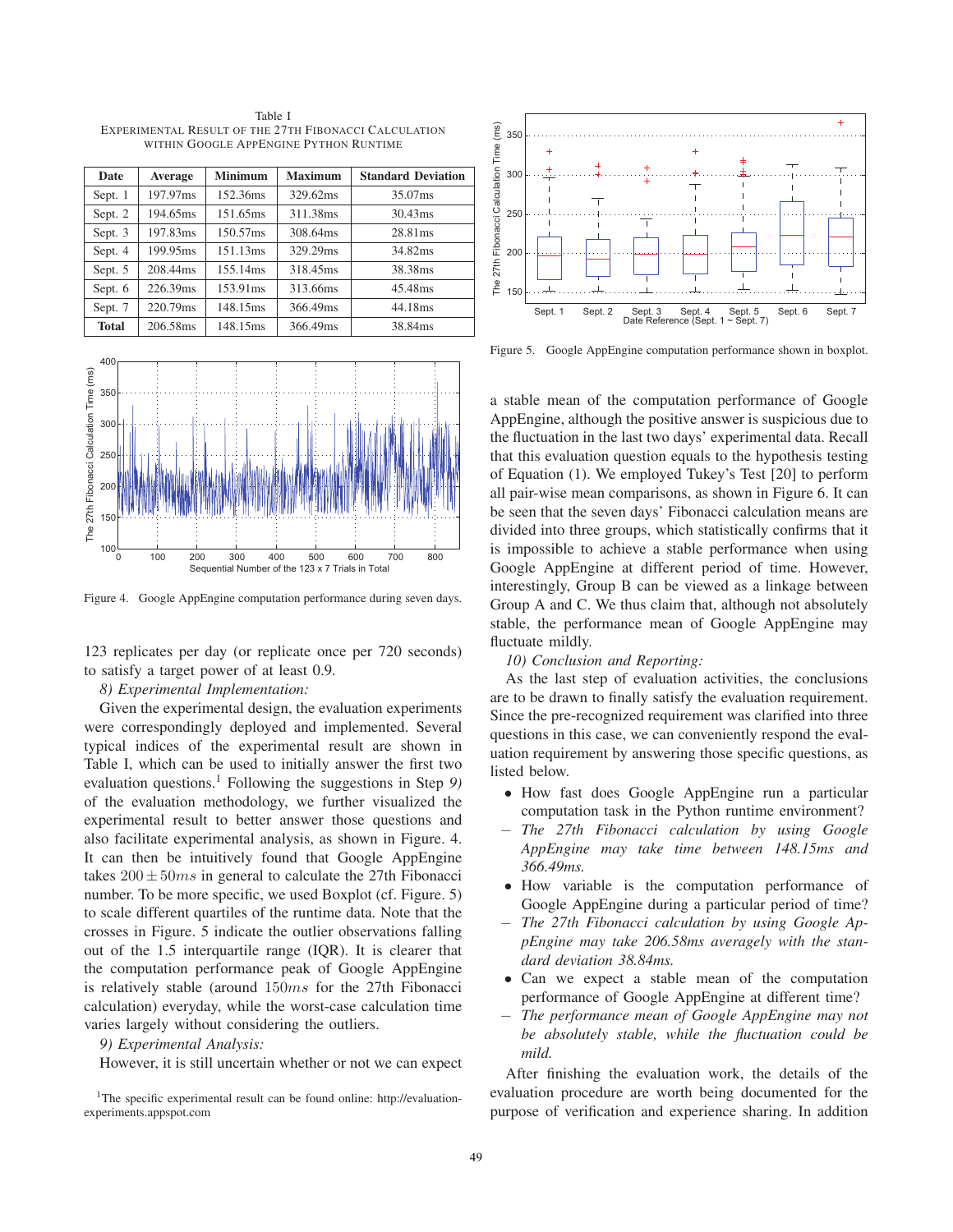

Figure 6. Grouping information in Tukey's analysis result (by Minitab).

to the formal reporting guidelines [23], this proposed methodology also supplies a documentation structure for reporting the Cloud services evaluation implementations. Our practice described in this section can then be viewed as a sample of the structured evaluation report.

Overall, compared with the original study [9], the proposed methodology led to a systematic and complete approach to evaluation of Google AppEngine. Given specific evaluation questions, rigorous experimental design, and comprehensive data analysis, we can achieve more rational and convincing experimental results and conclusions. In fact, although this is a simplified evaluation study, the demonstration can be regarded as a further pilot experiment for determining sample size of a whole year's experiment.

## V. CONCLUSIONS AND FUTURE WORK

As Cloud Computing becomes one of the most promising computing paradigms in industry [5], numerous vendors have started to supply public Cloud infrastructures and services [22]. Unfortunately, the Cloud service indicators are usually insufficient for service selection with regard to specific application scenarios [14], while customers have little knowledge and control over public Cloud services except for those indicators [25]. As such, it would be necessary and significant to implement appropriate evaluation following a suitable methodology before employing particular Cloud services.

Given the lack of a sound methodology for Cloud services evaluation, we investigated the generic steps of evaluation implementations mainly through three types of sources: lessons from evaluating traditional computing systems, guidelines for performing DOE, and the existing Cloud services evaluation studies. Then, a ten-step methodology CEEM was developed and evaluated to guide future Cloud service evaluation experiments. By delivering generic suggestions and a pre-experimental knowledge base, we further made CEEM more practical particularly in the Cloud Computing domain. Compared to the existing studies of Cloud services evaluation, the validation study shows that CEEM would be able to help evaluators achieve more rational experimental results and draw more convincing conclusions. Moreover, we believe that the evaluation activities involved in CEEM can be conveniently adapted to suit other computing domains by collocating the domain-specific evaluation experiences correspondingly.

Our future work will be unfolded along two directions. On the one hand, CEEM's knowledge base of evaluating Cloud services will be continually enriched. For example, we are conducting a mapping between specific DOE techniques and detailed evaluation situations, to further facilitate applying DOE to Cloud services evaluation. On the other hand, in addition to employing CEEM in our own evaluation studies, we plan to introduce this work to other Cloud evaluators, and collect their feedback for further validation and improvement.

#### ACKNOWLEDGMENT

This project is supported by the Commonwealth of Australia under the Australia-China Science and Research Fund.

NICTA is funded by the Australian Government as represented by the Department of Broadband, Communications and the Digital Economy and the Australian Research Council through the ICT Centre of Excellence program.

#### **REFERENCES**

- [1] S. Akioka and Y. Muraoka, "HPC benchmarks on Amazon EC2," *Proc. 24th Int. IEEE Conf. Advanced Information Networking and Applications Workshops (WAINA 2010)*, IEEE Computer Society, Apr. 2010, pp. 1029-1034.
- [2] M. Alhamad, T. Dillon, C. Wu, and E. Chang, "Response time for Cloud computing providers," *Proc. 12th Int. Conf. Information Integration and Web-based Applications & Services (iiWAS 2010)*, ACM Press, Nov. 2010, pp. 603–606.